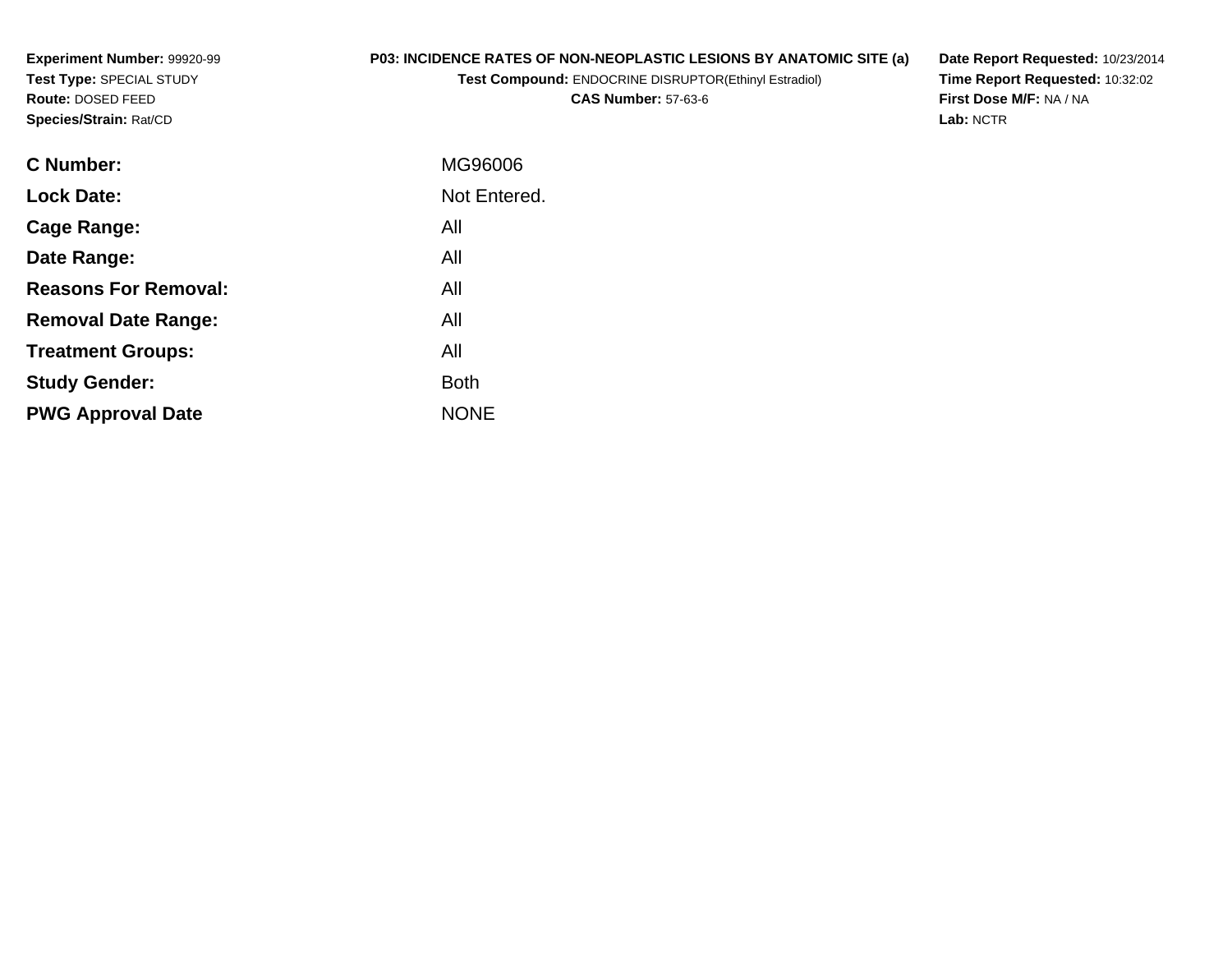**Test Compound:** ENDOCRINE DISRUPTOR(Ethinyl Estradiol)

**CAS Number:** 57-63-6

**Date Report Requested:** 10/23/2014**Time Report Requested:** 10:32:02**First Dose M/F:** NA / NA**Lab:** NCTR

| <b>CD Rat MALE</b>                      | <b>CONTROL</b><br>F <sub>0</sub> | F <sub>0</sub><br><b>2.0 PPB</b> | <b>10 PPB</b><br>F <sub>0</sub> | <b>50 PPB</b><br>F <sub>0</sub> |
|-----------------------------------------|----------------------------------|----------------------------------|---------------------------------|---------------------------------|
| <b>Disposition Summary</b>              |                                  |                                  |                                 |                                 |
| <b>Animals Initially In Study</b>       | 25                               | 25                               | 25                              | 26                              |
| <b>Early Deaths</b>                     |                                  |                                  |                                 |                                 |
| <b>Natural Death</b>                    | 1                                |                                  |                                 | 1                               |
| <b>Survivors</b>                        |                                  |                                  |                                 |                                 |
| <b>Terminal Sacrifice</b>               | 24                               | 25                               | 25                              | 25                              |
| <b>Animals Examined Microscopically</b> | 25                               | 25                               | 25                              | 26                              |
| ALIMENTARY SYSTEM                       |                                  |                                  |                                 |                                 |
| Esophagus                               | (1)                              | (0)                              | (0)                             | (1)                             |
| Liver                                   | (24)                             | (1)                              | (2)                             | (25)                            |
| <b>Basophilic Focus</b>                 |                                  |                                  |                                 | 1(4%)                           |
| Developmental Malformation              |                                  | 1 (100%)                         |                                 |                                 |
| Hepatodiaphragmatic Nodule              | 1(4%)                            |                                  | 2 (100%)                        |                                 |
| Infiltration Cellular, Lymphocyte       | 6(25%)                           |                                  |                                 | 8 (32%)                         |
| Inflammation, Chronic Active            | 3(13%)                           |                                  |                                 | 4 (16%)                         |
| Pancreas                                | (1)                              | (0)                              | (0)                             | (0)                             |
| Acinus, Degeneration                    | 1 (100%)                         |                                  |                                 |                                 |
| CARDIOVASCULAR SYSTEM                   |                                  |                                  |                                 |                                 |
| <b>Blood Vessel</b>                     | (1)                              | (0)                              | (0)                             | (1)                             |
| Heart                                   | (1)                              | (0)                              | (0)                             | (1)                             |
| <b>ENDOCRINE SYSTEM</b>                 |                                  |                                  |                                 |                                 |
| <b>Adrenal Cortex</b>                   | (24)                             | (0)                              | (0)                             | (26)                            |
| Vacuolization Cytoplasmic               | 1(4%)                            |                                  |                                 |                                 |
| Adrenal Medulla                         | (23)                             | (0)                              | (0)                             | (26)                            |
| <b>Pituitary Gland</b>                  | (24)                             | (0)                              | (0)                             | (25)                            |
| Pars Distalis, Cyst                     |                                  |                                  |                                 | 2(8%)                           |
| <b>Thyroid Gland</b>                    | (24)                             | (0)                              | (0)                             | (25)                            |
| Cyst, Squamous                          | 4 (17%)                          |                                  |                                 | 3(12%)                          |

a - Number of animals examined microscopically at site and number of animals with lesion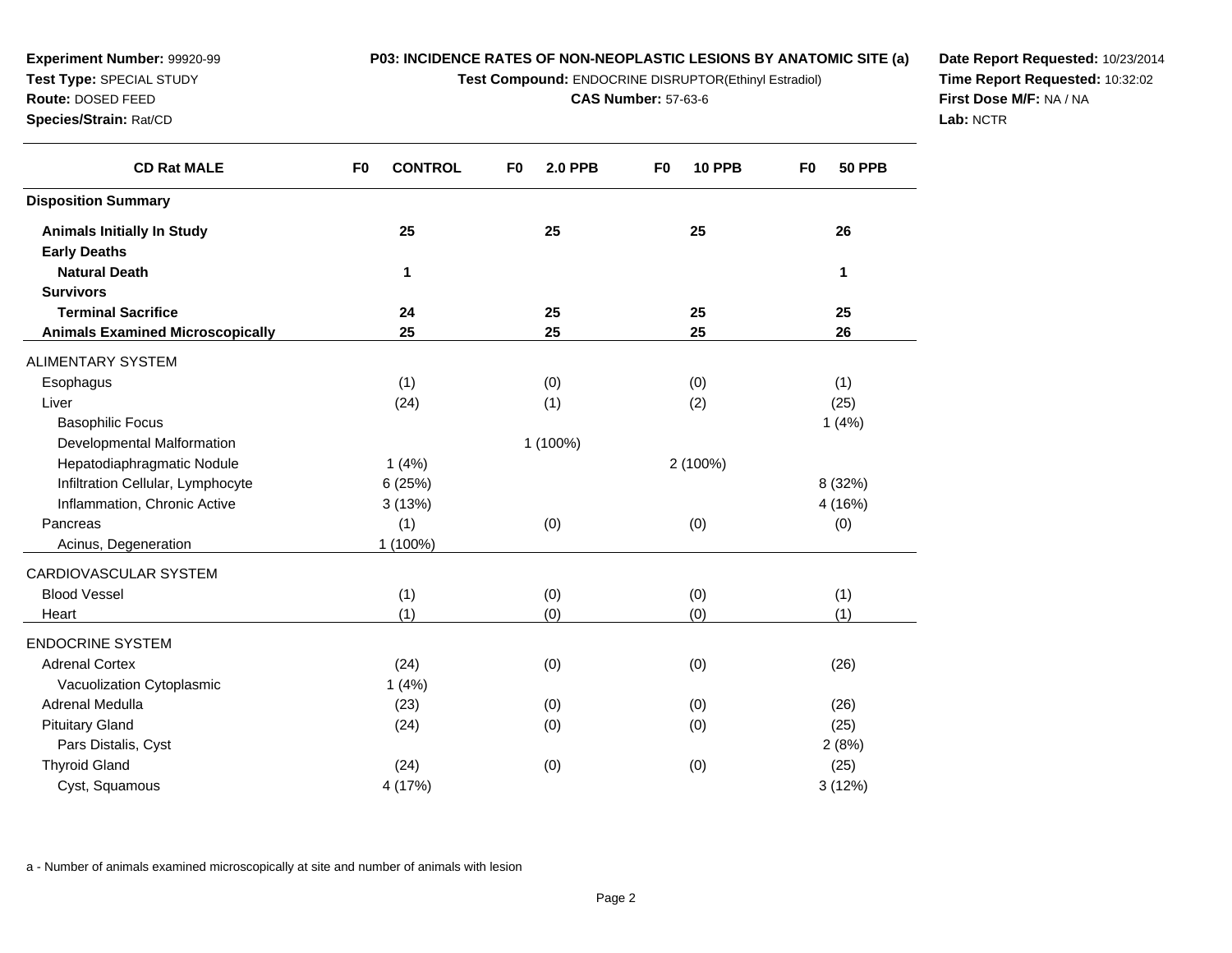| Experiment Number: 99920-99<br>Test Type: SPECIAL STUDY<br>Route: DOSED FEED<br>Species/Strain: Rat/CD | P03: INCIDENCE RATES OF NON-NEOPLASTIC LESIONS BY ANATOMIC SITE (a)<br>Test Compound: ENDOCRINE DISRUPTOR(Ethinyl Estradiol)<br><b>CAS Number: 57-63-6</b> |                      |                     |                                 | Date Report Requested: 10/23/2014<br>Time Report Requested: 10:32:02<br>First Dose M/F: NA / NA<br>Lab: NCTR |
|--------------------------------------------------------------------------------------------------------|------------------------------------------------------------------------------------------------------------------------------------------------------------|----------------------|---------------------|---------------------------------|--------------------------------------------------------------------------------------------------------------|
| <b>CD Rat MALE</b>                                                                                     | <b>CONTROL</b><br>F0                                                                                                                                       | <b>2.0 PPB</b><br>F0 | <b>10 PPB</b><br>F0 | <b>50 PPB</b><br>F <sub>0</sub> |                                                                                                              |
| Cyst, Squamous, Multiple                                                                               |                                                                                                                                                            |                      |                     | 1(4%)                           |                                                                                                              |
| <b>GENERAL BODY SYSTEM</b><br>None                                                                     |                                                                                                                                                            |                      |                     |                                 |                                                                                                              |
| <b>GENITAL SYSTEM</b>                                                                                  |                                                                                                                                                            |                      |                     |                                 |                                                                                                              |
| <b>Coagulating Gland</b><br>Bilateral, Developmental Malformation                                      | (24)<br>3(13%)                                                                                                                                             | (25)<br>1(4%)        | (25)                | (24)                            |                                                                                                              |
| Developmental Malformation<br>Epididymis                                                               | 7 (29%)<br>(25)                                                                                                                                            | 7(28%)<br>(25)       | 8 (32%)<br>(25)     | 8 (33%)<br>(26)                 |                                                                                                              |
| Atrophy<br>Hypospermia                                                                                 | 1(4%)<br>1(4%)                                                                                                                                             |                      |                     |                                 |                                                                                                              |
| Infiltration Cellular, Lymphocyte                                                                      | 2(8%)                                                                                                                                                      | 3(12%)               |                     | 1(4%)                           |                                                                                                              |
| <b>Preputial Gland</b><br>Duct, Dilatation                                                             | (0)                                                                                                                                                        | (2)<br>$1(50\%)$     | (3)<br>2(67%)       | (2)<br>$1(50\%)$                |                                                                                                              |
| Infiltration Cellular, Lymphocyte<br>Inflammation, Suppurative                                         |                                                                                                                                                            | 2 (100%)             | 1(33%)<br>2(67%)    | 1(50%)                          |                                                                                                              |
| Prostate, Dorsal/Lateral Lobe                                                                          | (5)                                                                                                                                                        | (5)                  | (8)                 | (9)                             |                                                                                                              |
| Infiltration Cellular, Lymphocyte                                                                      | 3(60%)                                                                                                                                                     | 1(20%)               | 4 (50%)             | $1(11\%)$                       |                                                                                                              |
| Inflammation, Suppurative                                                                              | 2(40%)                                                                                                                                                     | 4 (80%)              | 4 (50%)             | 8 (89%)                         |                                                                                                              |
| Prostate, Dorsal/lateral Lobe                                                                          | (19)                                                                                                                                                       | (20)                 | (17)                | (17)                            |                                                                                                              |
| Prostate, Ventral Lobe                                                                                 | (24)                                                                                                                                                       | (25)                 | (25)                | (26)                            |                                                                                                              |
| Infiltration Cellular, Lymphocyte                                                                      | 20 (83%)                                                                                                                                                   | 18 (72%)             | 19 (76%)            | 21 (81%)                        |                                                                                                              |
| <b>Rete Testes</b>                                                                                     | (25)                                                                                                                                                       | (23)                 | (24)                | (25)                            |                                                                                                              |
| <b>Dilatation</b>                                                                                      | 1(4%)                                                                                                                                                      | 1(4%)                | 1(4%)               |                                 |                                                                                                              |
| <b>Seminal Vesicle</b>                                                                                 | (24)                                                                                                                                                       | (25)                 | (25)                | (25)                            |                                                                                                              |
| <b>Depletion Secretory</b>                                                                             | 3(13%)                                                                                                                                                     | 2(8%)                | 1(4%)               | 2(8%)                           |                                                                                                              |
| <b>Testes</b>                                                                                          | (25)                                                                                                                                                       | (25)                 | (25)                | (26)                            |                                                                                                              |
| Seminif Tub, Degeneration                                                                              | 6(24%)                                                                                                                                                     | 2(8%)                | 6(24%)              | 1(4%)                           |                                                                                                              |
| <b>HEMATOPOIETIC SYSTEM</b>                                                                            |                                                                                                                                                            |                      |                     |                                 |                                                                                                              |
| <b>Bone Marrow</b>                                                                                     | (24)                                                                                                                                                       | (0)                  | (0)                 | (25)                            |                                                                                                              |

a - Number of animals examined microscopically at site and number of animals with lesion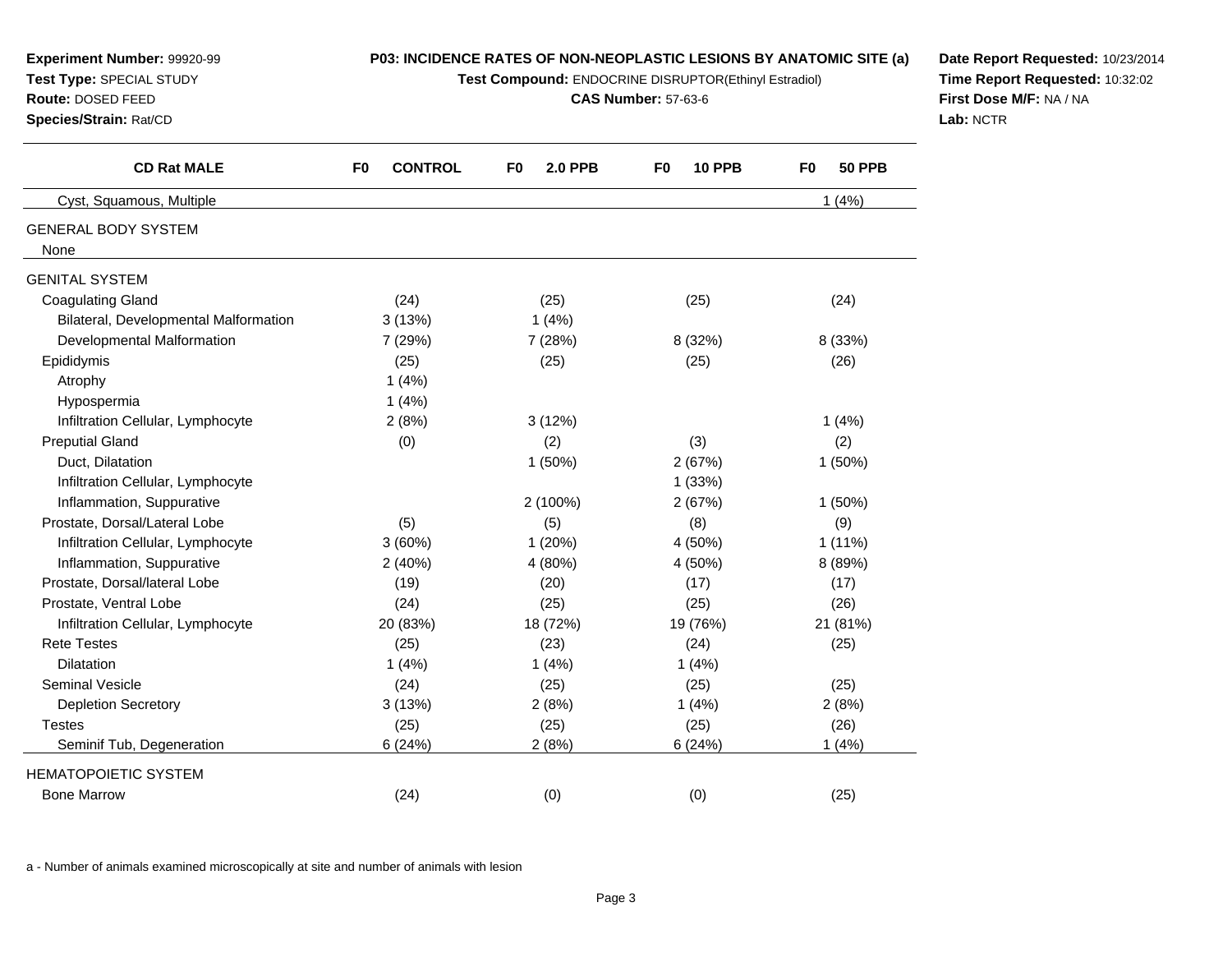**Test Compound:** ENDOCRINE DISRUPTOR(Ethinyl Estradiol)

**CAS Number:** 57-63-6

**Date Report Requested:** 10/23/2014**Time Report Requested:** 10:32:02**First Dose M/F:** NA / NA**Lab:** NCTR

| <b>CD Rat MALE</b>          | <b>CONTROL</b><br>F <sub>0</sub> | F <sub>0</sub><br><b>2.0 PPB</b> | <b>10 PPB</b><br>F <sub>0</sub> | F <sub>0</sub><br><b>50 PPB</b> |
|-----------------------------|----------------------------------|----------------------------------|---------------------------------|---------------------------------|
| Spleen                      | (24)                             | (0)                              | (0)                             | (25)                            |
| Hyperplasia, Lymphoid       | 1(4%)                            |                                  |                                 | 1(4%)                           |
| Pigmentation                | 2(8%)                            |                                  |                                 | 7 (28%)                         |
| Thymus                      | (24)                             | (0)                              | (0)                             | (25)                            |
| <b>INTEGUMENTARY SYSTEM</b> |                                  |                                  |                                 |                                 |
| <b>Mammary Gland</b>        | (24)                             | (24)                             | (25)                            | (25)                            |
| Alveolus, Dilatation        |                                  |                                  | 1(4%)                           |                                 |
| Alveolus, Hyperplasia       | 1(4%)                            | 2(8%)                            | 5 (20%)                         | 10 (40%)                        |
| Duct, Hyperplasia           | 2(8%)                            | 1(4%)                            | 2(8%)                           | 2(8%)                           |
| Skin                        | (1)                              | (1)                              | (0)                             | (1)                             |
| Epidermis, Hyperplasia      |                                  | 1 (100%)                         |                                 |                                 |
| Hyperkeratosis              |                                  | 1 (100%)                         |                                 |                                 |
| MUSCULOSKELETAL SYSTEM      |                                  |                                  |                                 |                                 |
| <b>Bone</b>                 | (25)                             | (0)                              | (0)                             | (26)                            |
| NERVOUS SYSTEM              |                                  |                                  |                                 |                                 |
| <b>Brain</b>                | (1)                              | (0)                              | (0)                             | (1)                             |
| Spinal Cord                 | (1)                              | (0)                              | (0)                             | (0)                             |
| <b>RESPIRATORY SYSTEM</b>   |                                  |                                  |                                 |                                 |
| Lung                        | (1)                              | (0)                              | (0)                             | (1)                             |
| Trachea                     | (0)                              | (0)                              | (0)                             | (1)                             |
| SPECIAL SENSES SYSTEM       |                                  |                                  |                                 |                                 |
| Eye                         | (1)                              | (0)                              | (0)                             | (0)                             |
| Autolysis                   | 1 (100%)                         |                                  |                                 |                                 |
| <b>URINARY SYSTEM</b>       |                                  |                                  |                                 |                                 |
| Kidney                      | (24)                             | (4)                              | (0)                             | (25)                            |
| Cortex, Cyst                | 4 (17%)                          | 1(25%)                           |                                 | 4 (16%)                         |
| <b>Hyaline Droplet</b>      | 2(8%)                            |                                  |                                 | 6(24%)                          |

a - Number of animals examined microscopically at site and number of animals with lesion

**Experiment Number:** 99920-99**Test Type:** SPECIAL STUDY**Route:** DOSED FEED**Species/Strain:** Rat/CD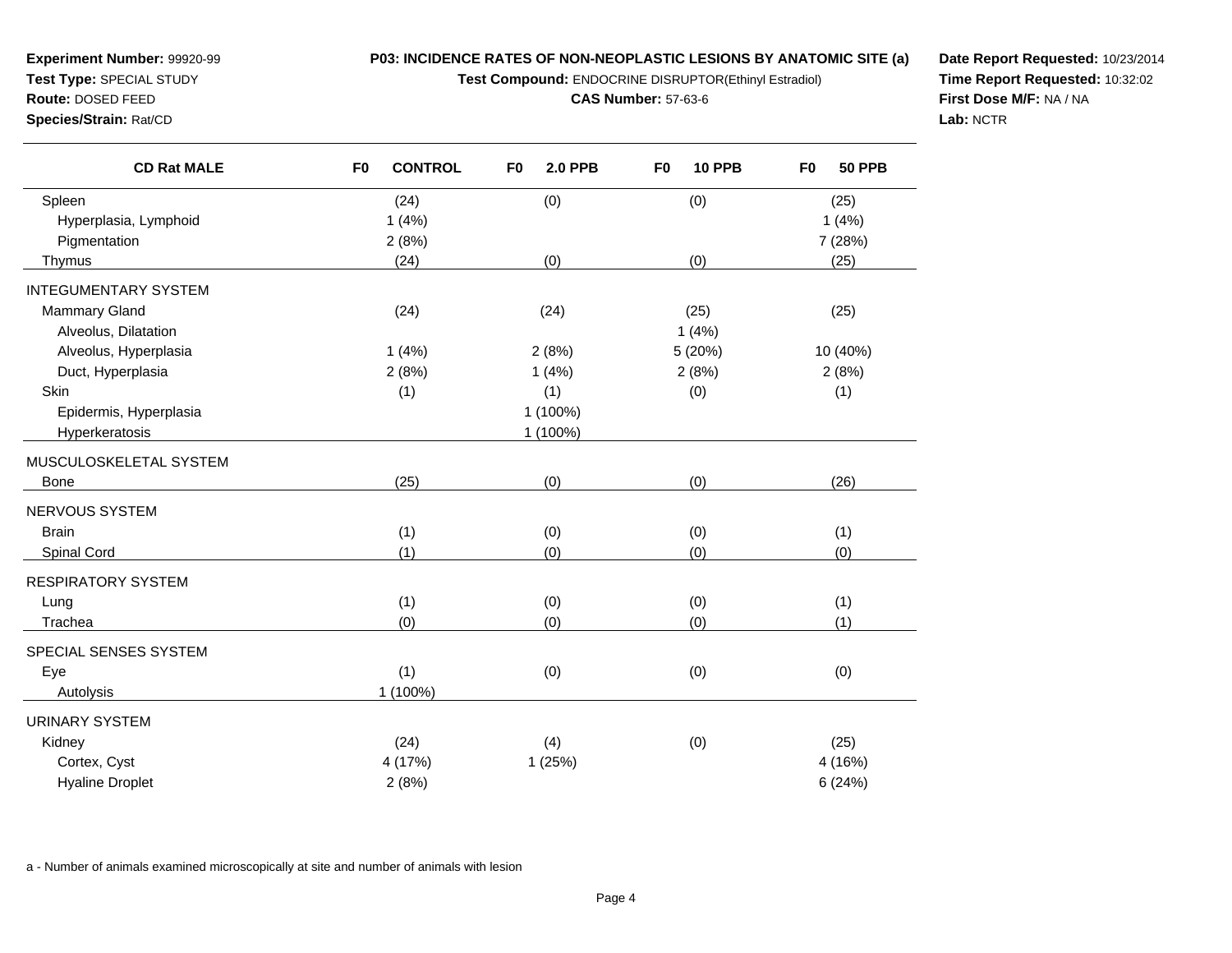**Test Compound:** ENDOCRINE DISRUPTOR(Ethinyl Estradiol)

**CAS Number:** 57-63-6

**Date Report Requested:** 10/23/2014**Time Report Requested:** 10:32:02**First Dose M/F:** NA / NA**Lab:** NCTR

| <b>CD Rat MALE</b>                | <b>CONTROL</b><br>F0 | <b>2.0 PPB</b><br>F0 | F0<br><b>10 PPB</b> | <b>50 PPB</b><br>F0 |
|-----------------------------------|----------------------|----------------------|---------------------|---------------------|
| Infiltration Cellular, Lymphocyte | 17 (71%)             | 2(50%)               |                     | 19 (76%)            |
| Interstitium, Fibrosis            | 2(8%)                | 1(25%)               |                     | 1(4%)               |
| Pelvis, Dilatation                |                      |                      |                     | 1(4%)               |
| Renal Tubule, Degeneration        | 2(8%)                | $2(50\%)$            |                     | 3(12%)              |
| Renal Tubule, Dilatation          | 6(25%)               | 1(25%)               |                     | 9(36%)              |
| Renal Tubule, Mineralization      | 1(4%)                |                      |                     | 1(4%)               |
| Renal Tubule, Regeneration        | 10 (42%)             | 2(50%)               |                     | 12 (48%)            |
| Urinary Bladder                   | (1)                  | (0)                  | (0)                 | (1)                 |

\*\*\*END OF MALE DATA\*\*\*

a - Number of animals examined microscopically at site and number of animals with lesion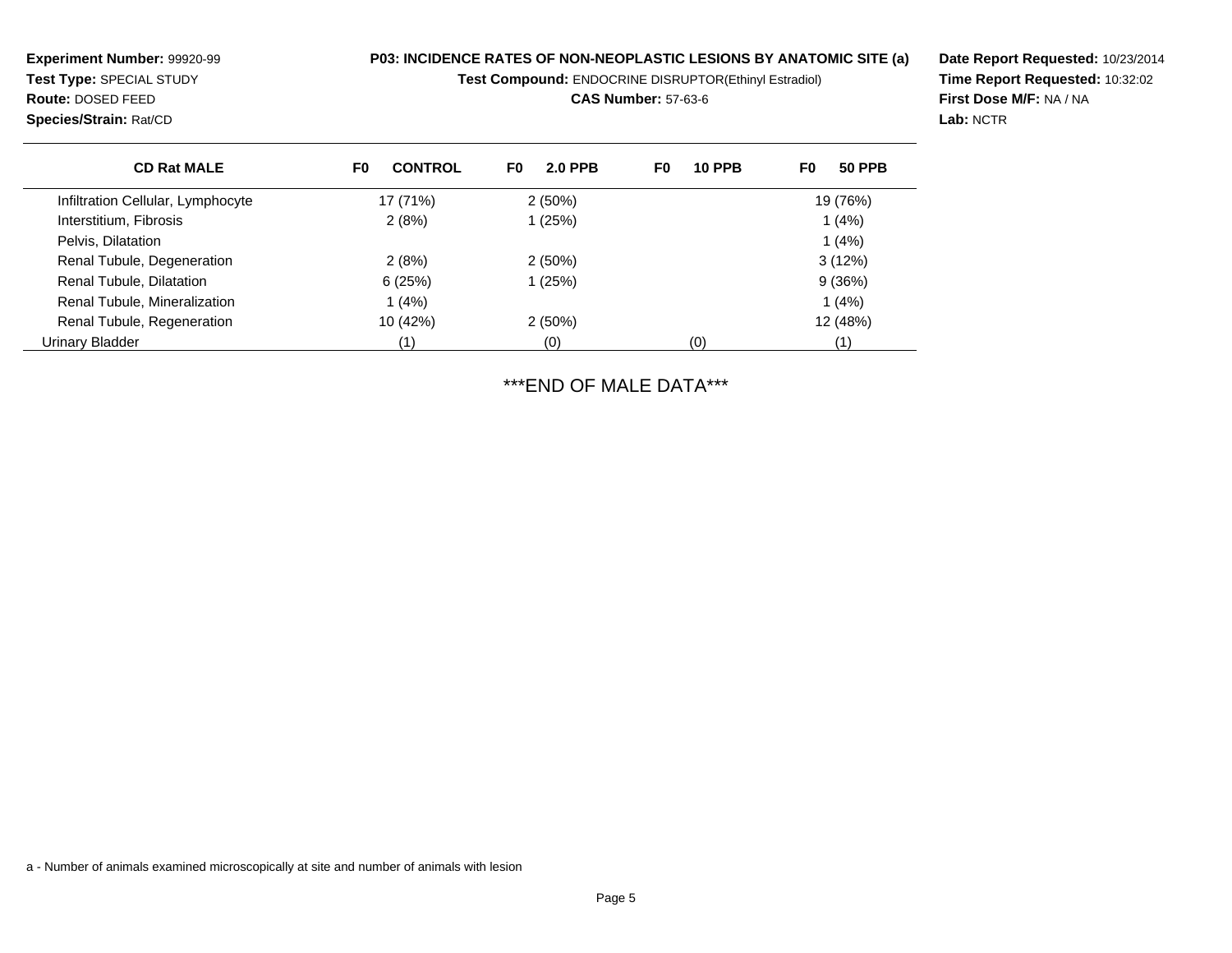**Test Compound:** ENDOCRINE DISRUPTOR(Ethinyl Estradiol)

**CAS Number:** 57-63-6

**Date Report Requested:** 10/23/2014**Time Report Requested:** 10:32:02**First Dose M/F:** NA / NA**Lab:** NCTR

| <b>CD Rat FEMALE</b>                             | <b>CONTROL</b><br>F <sub>0</sub> | F <sub>0</sub><br><b>2.0 PPB</b> | F <sub>0</sub><br><b>10 PPB</b> | <b>50 PPB</b><br>F <sub>0</sub> |
|--------------------------------------------------|----------------------------------|----------------------------------|---------------------------------|---------------------------------|
| <b>Disposition Summary</b>                       |                                  |                                  |                                 |                                 |
| <b>Animals Initially In Study</b>                | 25                               | 25                               | 25                              | 25                              |
| <b>Early Deaths</b>                              |                                  |                                  |                                 |                                 |
| <b>Survivors</b>                                 |                                  |                                  |                                 |                                 |
| <b>Terminal Sacrifice</b>                        | 25                               | 25                               | 25                              | 25                              |
| <b>Animals Examined Microscopically</b>          | 25                               | 25                               | 25                              | 25                              |
| <b>ALIMENTARY SYSTEM</b>                         |                                  |                                  |                                 |                                 |
| Liver                                            | (25)                             | (2)                              | (2)                             | (25)                            |
| Developmental Malformation                       | 3(12%)                           | 1(50%)                           | 2 (100%)                        |                                 |
| Fatty Change, Focal                              | 1(4%)                            |                                  |                                 |                                 |
| Hepatodiaphragmatic Nodule                       |                                  | 1(50%)                           |                                 |                                 |
| Inflammation, Chronic Active                     | 4 (16%)                          |                                  |                                 | 3(12%)                          |
| CARDIOVASCULAR SYSTEM                            |                                  |                                  |                                 |                                 |
| None                                             |                                  |                                  |                                 |                                 |
| <b>ENDOCRINE SYSTEM</b>                          |                                  |                                  |                                 |                                 |
| <b>Adrenal Cortex</b>                            | (25)                             | (0)                              | (0)                             | (25)                            |
| <b>Accessory Adrenal Cortical Nodule</b>         | 1(4%)                            |                                  |                                 |                                 |
| Unilateral, Accessory Adrenal Cortical<br>Nodule |                                  |                                  |                                 | 1(4%)                           |
| <b>Adrenal Medulla</b>                           | (25)                             | (0)                              | (0)                             | (25)                            |
| <b>Pituitary Gland</b>                           | (25)                             | (0)                              | (0)                             | (25)                            |
| Cyst                                             | 1(4%)                            |                                  |                                 |                                 |
| <b>Thyroid Gland</b>                             | (25)                             | (0)                              | (0)                             | (25)                            |
| <b>GENERAL BODY SYSTEM</b>                       |                                  |                                  |                                 |                                 |
| None                                             |                                  |                                  |                                 |                                 |
| <b>GENITAL SYSTEM</b>                            |                                  |                                  |                                 |                                 |
| <b>Clitoral Gland</b>                            | (2)                              | (1)                              | (2)                             | (0)                             |
| <b>Distended</b>                                 | 2 (100%)                         | 1 (100%)                         | 2 (100%)                        |                                 |

a - Number of animals examined microscopically at site and number of animals with lesion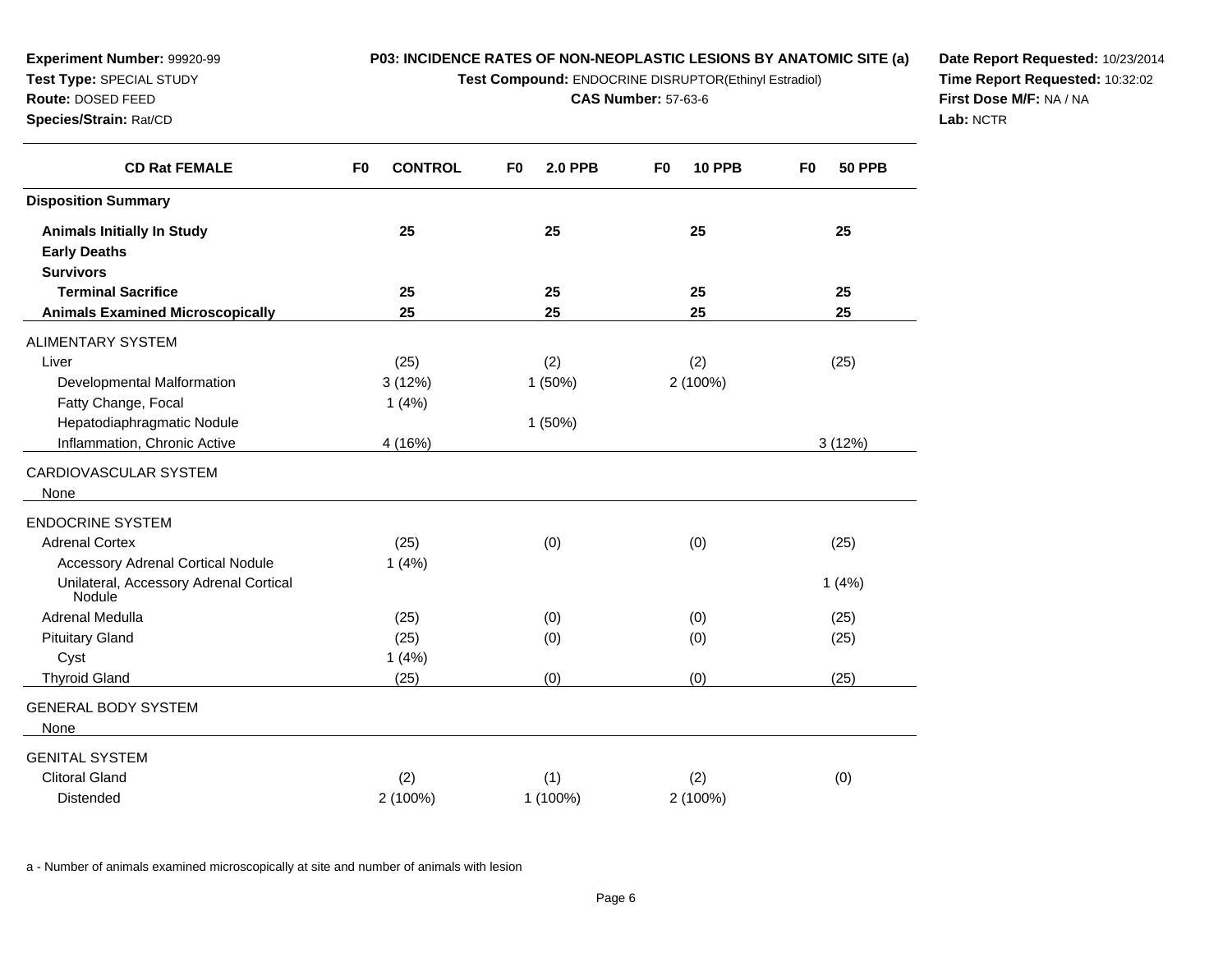**Test Compound:** ENDOCRINE DISRUPTOR(Ethinyl Estradiol)

**CAS Number:** 57-63-6

**Date Report Requested:** 10/23/2014**Time Report Requested:** 10:32:02**First Dose M/F:** NA / NA**Lab:** NCTR

| <b>CD Rat FEMALE</b>              | F <sub>0</sub><br><b>CONTROL</b> | F <sub>0</sub><br><b>2.0 PPB</b> | F <sub>0</sub><br><b>10 PPB</b> | F <sub>0</sub><br><b>50 PPB</b> |
|-----------------------------------|----------------------------------|----------------------------------|---------------------------------|---------------------------------|
| Inflammation, Chronic Active      | 2 (100%)                         | 1 (100%)                         |                                 |                                 |
| Ovary                             | (25)                             | (25)                             | (25)                            | (25)                            |
| Corpus Luteum, Cyst               | 1(4%)                            | 1(4%)                            |                                 |                                 |
| Corpus Luteum, Depletion          |                                  |                                  |                                 | 1(4%)                           |
| Cyst                              |                                  | 1(4%)                            | 1(4%)                           |                                 |
| <b>Diestrus</b>                   | 7 (28%)                          | 6(24%)                           | 8 (32%)                         | 6(24%)                          |
| Estrus                            | 8 (32%)                          | 8 (32%)                          | 6(24%)                          | 11 (44%)                        |
| Follicle, Cyst                    |                                  |                                  | 1(4%)                           |                                 |
| Follicle, Cyst, Multiple          |                                  |                                  |                                 | 1(4%)                           |
| Metestrus                         | 4 (16%)                          | 4(16%)                           | 3(12%)                          | 1(4%)                           |
| Proestrus                         | 6(24%)                           | 7(28%)                           | 8 (32%)                         | 6(24%)                          |
| Oviduct                           | (24)                             | (25)                             | (25)                            | (25)                            |
| Mucosa, Hyperplasia               |                                  | 1(4%)                            |                                 |                                 |
| <b>Uterus</b>                     | (25)                             | (25)                             | (25)                            | (25)                            |
| <b>Diestrus</b>                   | 7 (28%)                          | 7(28%)                           | 9(36%)                          | 5 (20%)                         |
| <b>Endometrial GI, Dilatation</b> |                                  | 1(4%)                            |                                 |                                 |
| Endometrial GI, Hyperplasia       |                                  |                                  | 1(4%)                           |                                 |
| Estrus                            | 7 (28%)                          | 7(28%)                           | 6(24%)                          | 12 (48%)                        |
| <b>Metestrus</b>                  | 4 (16%)                          | 4(16%)                           | 3(12%)                          | 1(4%)                           |
| Proestrus                         | 7 (28%)                          | 7(28%)                           | 7 (28%)                         | 7 (28%)                         |
| Vagina                            | (25)                             | (25)                             | (25)                            | (25)                            |
| <b>Diestrus</b>                   | 6(24%)                           | 5(20%)                           | 6(24%)                          | 6(24%)                          |
| Epithelium, Hyperplasia           |                                  |                                  |                                 | 1(4%)                           |
| <b>Estrus</b>                     | 6(24%)                           | 8 (32%)                          | 6(24%)                          | 9(36%)                          |
| Metestrus                         | 7 (28%)                          | 5(20%)                           | 3(12%)                          | 4 (16%)                         |
| Proestrus                         | 6(24%)                           | 7 (28%)                          | 10 (40%)                        | 5 (20%)                         |
| HEMATOPOIETIC SYSTEM              |                                  |                                  |                                 |                                 |
| <b>Bone Marrow</b>                | (25)                             | (0)                              | (0)                             | (25)                            |
| Spleen                            | (25)                             | (0)                              | (0)                             | (25)                            |
| Fibrosis, Focal                   | 1(4%)                            |                                  |                                 |                                 |

a - Number of animals examined microscopically at site and number of animals with lesion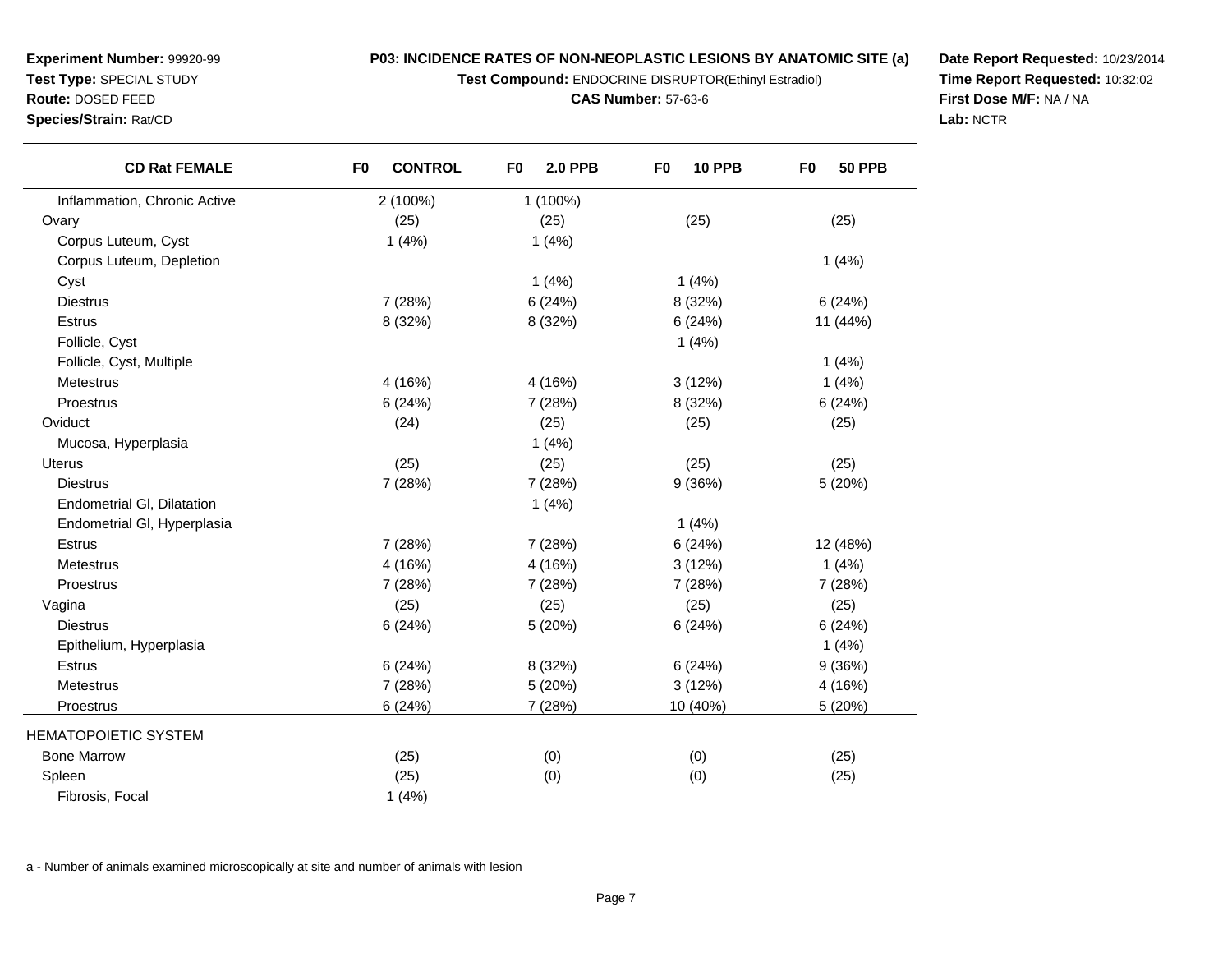**Test Compound:** ENDOCRINE DISRUPTOR(Ethinyl Estradiol)

**CAS Number:** 57-63-6

**Date Report Requested:** 10/23/2014**Time Report Requested:** 10:32:02**First Dose M/F:** NA / NA**Lab:** NCTR

| <b>CD Rat FEMALE</b>              | <b>CONTROL</b><br>F <sub>0</sub> | <b>2.0 PPB</b><br>F0 | F <sub>0</sub><br><b>10 PPB</b> | <b>50 PPB</b><br>F <sub>0</sub> |
|-----------------------------------|----------------------------------|----------------------|---------------------------------|---------------------------------|
| Pigmentation                      | 3(12%)                           |                      |                                 | 6(24%)                          |
| Thymus                            | (25)                             | (0)                  | (0)                             | (25)                            |
| INTEGUMENTARY SYSTEM              |                                  |                      |                                 |                                 |
| <b>Mammary Gland</b>              | (25)                             | (25)                 | (25)                            | (25)                            |
| Alveolus, Hyperplasia             | 1(4%)                            | 4 (16%)              | 3(12%)                          | 4 (16%)                         |
| Skin                              | (2)                              | (3)                  | (1)                             | (0)                             |
| Hyperkeratosis, Focal             |                                  | 1(33%)               |                                 |                                 |
| Inflammation, Chronic, Focal      | 1(50%)                           |                      |                                 |                                 |
| MUSCULOSKELETAL SYSTEM            |                                  |                      |                                 |                                 |
| <b>Bone</b>                       | (25)                             | (0)                  | (0)                             | (25)                            |
| NERVOUS SYSTEM                    |                                  |                      |                                 |                                 |
| None                              |                                  |                      |                                 |                                 |
|                                   |                                  |                      |                                 |                                 |
| RESPIRATORY SYSTEM                |                                  |                      |                                 |                                 |
| None                              |                                  |                      |                                 |                                 |
| SPECIAL SENSES SYSTEM             |                                  |                      |                                 |                                 |
| None                              |                                  |                      |                                 |                                 |
| URINARY SYSTEM                    |                                  |                      |                                 |                                 |
| Kidney                            | (25)                             | (25)                 | (25)                            | (25)                            |
| Arteriole, Nuclear Alteration     |                                  |                      |                                 | 1(4%)                           |
| Cortex, Cyst                      | 3(12%)                           | 3(12%)               |                                 |                                 |
| Infarct                           | 1(4%)                            | 1(4%)                | 1(4%)                           |                                 |
| Inflammation, Chronic Active      |                                  | 1(4%)                |                                 |                                 |
| Nephropathy                       | 2(8%)                            |                      |                                 | 3(12%)                          |
| Renal Tubule, Degeneration, Focal |                                  | 1(4%)                |                                 |                                 |
| Renal Tubule, Dilatation, Focal   |                                  |                      | 2(8%)                           |                                 |
| Renal Tubule, Mineralization      | 20 (80%)                         | 22 (88%)             | 24 (96%)                        | 17 (68%)                        |

a - Number of animals examined microscopically at site and number of animals with lesion